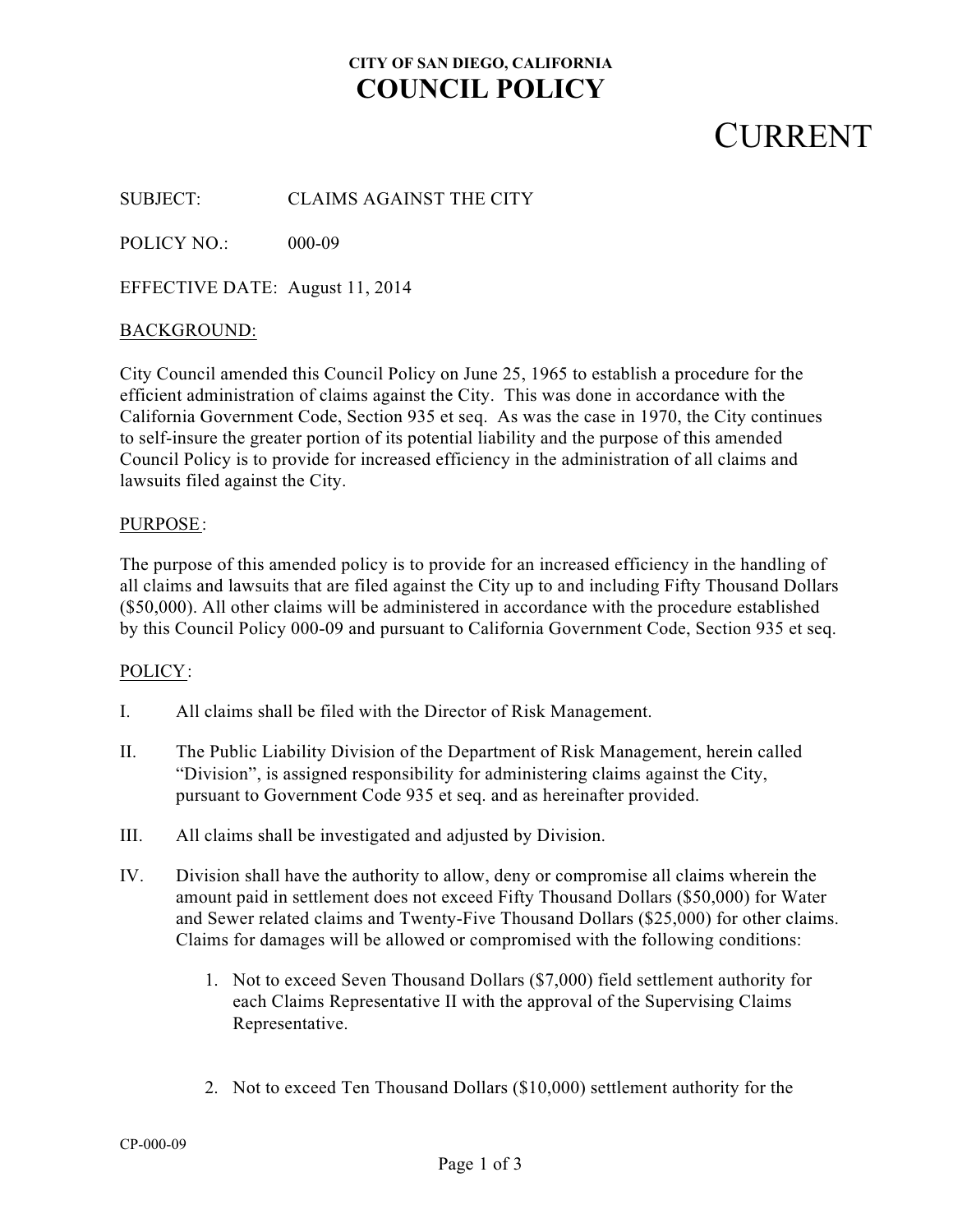## **CITY OF SAN DIEGO, CALIFORNIA COUNCIL POLICY**

## **CURRENT**

Supervising Claims Representative.

- 3. Not to exceed Fifteen Thousand Dollars (\$15,000) settlement authority for the Claims and Insurance Manager.
- 4. Not to exceed Twenty-Five Thousand Dollars (\$25,000) settlement authority for the Director and Deputy Director of Risk Management for non Water and non Sewer related claims.
- 5. Not to exceed Fifty Thousand Dollars (\$50,000) settlement authority for the Director and Deputy Director of Risk Management for Water and Sewer related claims.
- V. The Chief Financial Officer shall have the authority to allow, deny or compromise all claims wherein the amount paid in settlement does not exceed Fifty Thousand Dollars (\$50,000).
- VI. All claims which have a total value in an amount in excess of Fifty Thousand Dollars (\$50,000), from one or any combination of funding sources including the value of future payments, shall be approved or denied by Council resolution unless otherwise denied by operation of law. A claim denied by operation of law is recognized as denied by Government Code section 912.4 when after forty-five (45) days of filing the claim, no City action is taken either by way of acceptance or denial.
- VII. Notification of denial of claims, whether by Division, by Council resolution or by operation of law, will be made in writing to the claimant.
- VIII. In all cases that are settled, Division shall obtain a warrant-check from the Office of the Comptroller and forward it to the claimant in return for his properly signed and executed release. In the interests of efficient claims management, and where the liability exposure so indicates, Division may elect to pay portions of claimant's losses as they are incurred, securing partial release receipts to be applied to the full release at the termination of the claim where it is practical.
- IX. In all cases, Division shall seek the advice and consent of the City Attorney on questions of law.
- X. In all cases in which a summons and complaint is served on the City, the case shall be forwarded to the City Attorney for legal action.